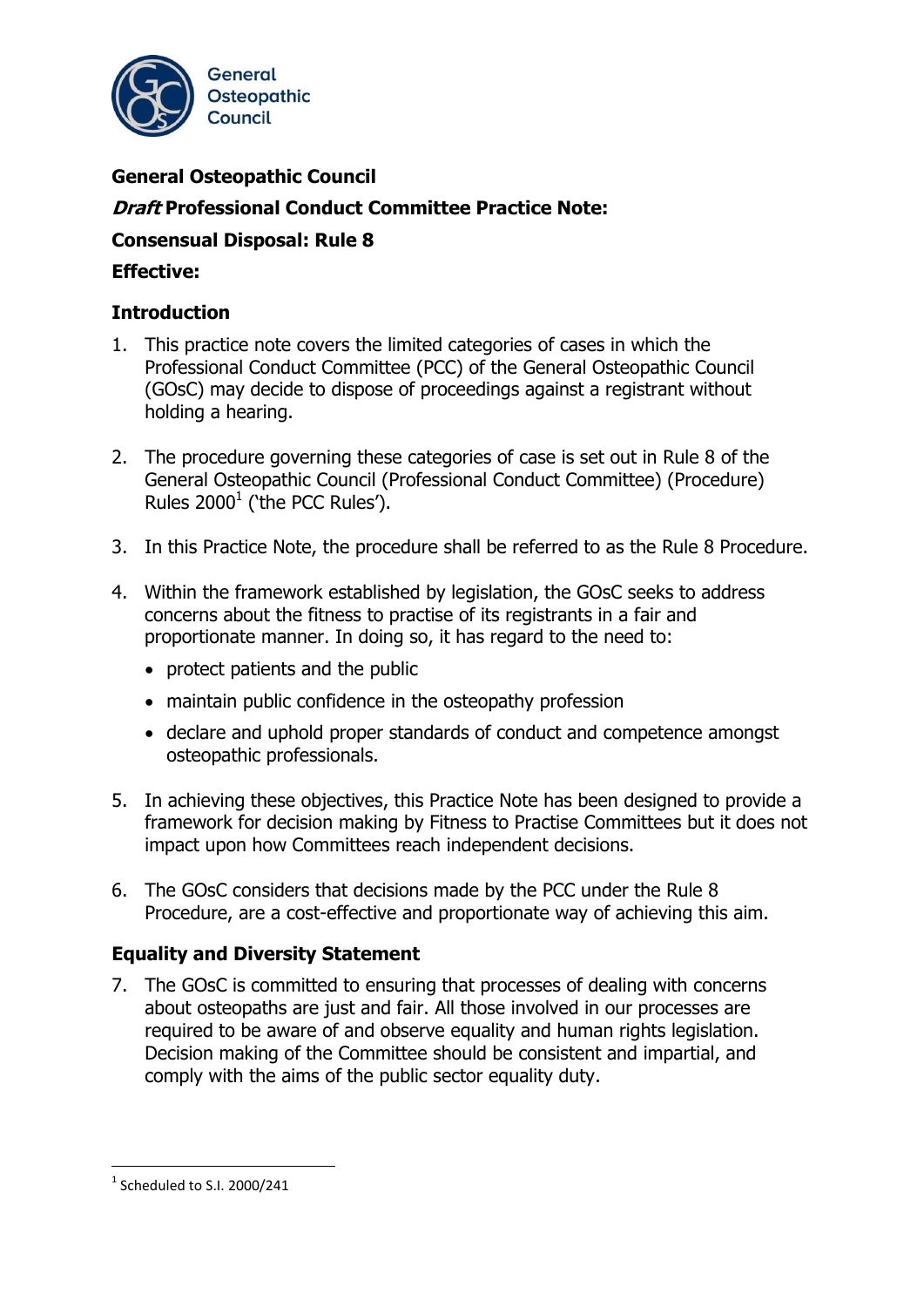# **The circumstances in which the Rule 8 Procedure applies**

- 8. The Rule 8 Procedure only applies to an allegation that a registrant:
	- a. is guilty of unacceptable professional conduct
	- b. is guilty of professional incompetence or
	- c. has been convicted in the UK of a criminal offence which has a material relevance to the registrant's fitness to practise osteopathy.
- 9. In order for the Rule 8 Procedure to apply, the case against the registrant must have previously been considered by the Investigating Committee (IC); a case to answer must have been found by that Committee; and the case then referred to the PCC.
- 10. The Rule 8 Procedure will only apply to those cases which a PCC Panel Chair considers appropriate. The criteria for identifying cases that may be appropriate for disposal under the Rule 8 Procedure are set out in this Practice Note.
- 11. The Rule 8 Procedure will only apply where the registrant is prepared to admit the facts set out in the complaint or allegation; and to admit that such facts amount to the relevant allegation (either unacceptable professional conduct, professional incompetence, or a conviction in the UK for a criminal offence which has a material relevance to the registrant's fitness to practise osteopathy).
- 12. The registrant must also agree to dispense with the requirement to hold a hearing before the PCC and to accept the sanction of an admonishment.

# **Identification of cases for consideration under the Rule 8 Procedure**

- 13. Cases for consideration under the Rule 8 Procedure shall normally be identified before the registrant is served with a Notice of Hearing under Rule 7 of the PCC Rules. This is because once the Notice has been served, the GOsC will have already incurred costs and made arrangements for the hearing.
- 14. Where a Notice of Hearing has already been served, the PCC shall only consider a case under the Rule 8 Procedure in exceptional circumstances.
- 15. Cases for consideration under the Rule 8 Procedure may be identified by the Regulation Department of the GOsC, or by the Registrant (or the Registrant's representative). However, there is no compulsion on the GOsC or its case workers to negotiate about the use of the Rule 8 Procedure or to agree to seek disposal of a case in accordance with this Practice Note.
- 16. The registrant will be informed of the Rule 8 Procedure and provided with guidance (Appendix A).
- 17. The Registrant has a right to have the allegations against him or her determined at a hearing. The Rule 8 Procedure can only be followed where the Registrant provides written confirmation to the Regulation Department of the GOsC that he or she agrees to waive this right, and intends to admit the facts and the allegations made against him or her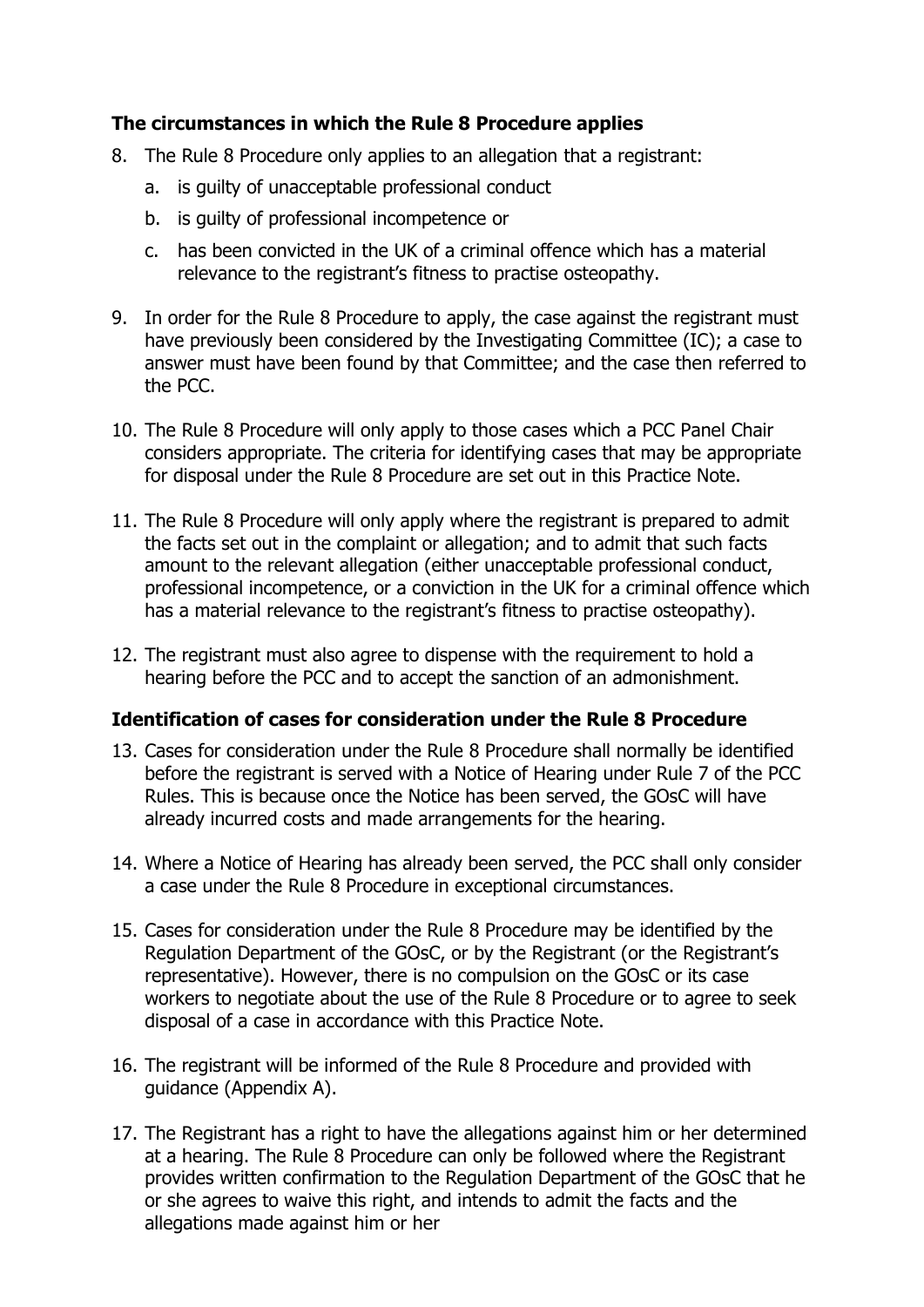# **Action following identification of case**

- 18. Where the Regulation Department or the Registrant considers that the case is appropriate for disposal under the Rule 8 Procedure, the Regulation Department and the Registrant should agree a bundle of documents to be sent to a Panel Chair of the PCC.
- 19. The Committee has delegated the function of deciding whether the case is appropriate to be disposed of under the Rule 8 Procedure to a Panel Chair of the PCC. When determining whether the Rule 8 Procedure is appropriate, the Panel Chair shall have regard to all the circumstances of the case including the factors set out within paragraphs 31 and 32 of this Practice Note and should provide written reasons for every decision made.
- 20. Where the allegation has been made by a complainant, the complainant shall be notified of the intention to place the matter before a PCC Panel Chair for consideration under the Rule 8 Procedure. The complainant shall be invited to make observations.
- 21. The bundle of documents sent to the PCC Panel Chair will include:
	- a. the papers considered by the Investigating Committee
	- b. any additional documents submitted by the Registrant (which may include testimonials and character references)
	- c. the observations from the complainant (if any).

### **Consideration by PCC Panel Chair**

- 22. Before deciding whether or not to use the Rule 8 Procedure, the PCC Panel Chair shall consider:
	- a. the observations of the complainant (if any)
	- b. the evidence assembled and any additional material submitted by the Registrant
	- c. the PCC's Indicative Sanctions Guidance
	- d. the guidance set out in this Practice Note.

### **Action where the Rule 8 Procedure is not considered appropriate**

- 23. Where the PCC Panel Chair does not consider the case is appropriate for the Rule 8 Procedure (including because it considers that the sanction of admonishment is not appropriate in the circumstances), the Panel Chair shall give reasons for that decision.
- 24. The decision and reasons shall normally be sent to the registrant within seven working days.
- 25. The case shall then be listed for a substantive hearing in the usual way. The PCC Panel Chair who considered the Rule 8 Procedure shall not form part of the PCC panel at the substantive hearing.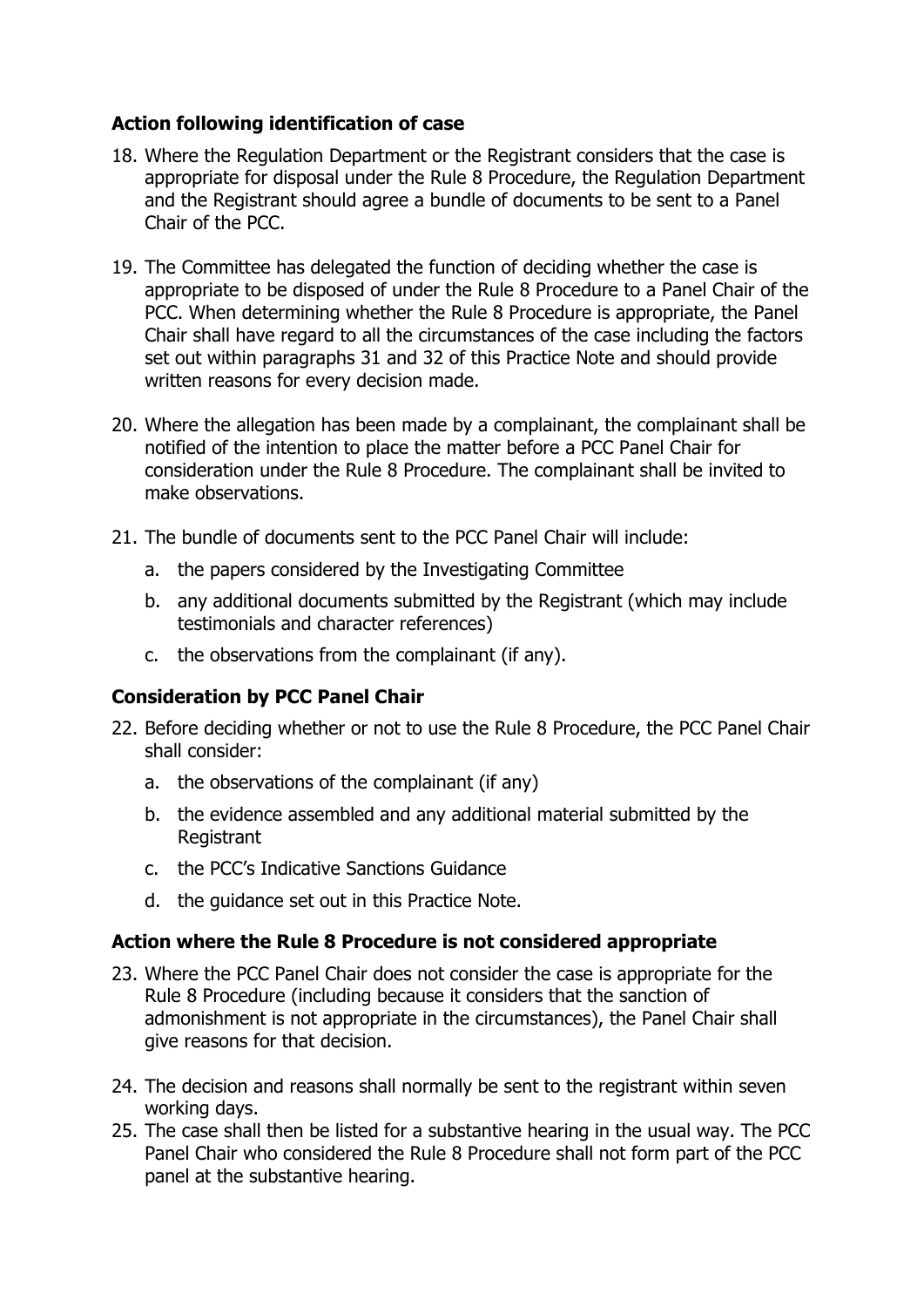# **Action where the Rule 8 Procedure is considered appropriate**

- 26. Where the PCC Panel Chair considers the case is appropriate to be disposed of under Rule 8, the Registrant shall be served with:
	- a. a Notice of Intention to use the Rule 8 Procedure (Appendix B); and
	- b. a Rule 8 Statement (Appendix C).
- 27. The admissions made by the Registrant; the Registrant's agreement to waive the right to a hearing; and the acceptance of the sanction of admonishment by the registrant, shall be recorded on a Rule 8 Statement.
- 28. The Rule 8 Statement must be signed and dated by the Registrant, and must be returned by the date stated in the Notice of Intention to use the Rule 8 Procedure.
- 29. The PCC will consider the case at a meeting. The PCC shall consider:
	- a. the documents considered the PCC Panel Chair
	- b. the Notice of Intention signed by the PCC Panel Chair
	- c. the Rule 8 Statement signed by the Registrant
	- d. any additional documents from the GOsC or Registrant.
- 30. The PCC shall consider the case and give reasons for its decision (Appendix D).
- 31. The findings and sanction shall form part of the registrant's fitness to practise record held by the GOsC, and shall be published and disclosed in accordance with the GOsC's Fitness to Practise Publication Policy. This shall include publication on the GOsC's website.

### **Cases which are unlikely to be appropriate for disposal under the Rule 8 Procedure**

- 32. Cases which are **unlikely** be appropriate for the Rule 8 Procedure include, but are not limited to, complaints and allegations involving:
	- a. violence
	- b. sexualised behaviour as defined in *Clear sexual boundaries between* healthcare professionals and patients: responsibilities of healthcare professionals published by the Professional Standards Authority (formerly the CHRE) in January 2008
	- c. sexual and physical abuse of minors and children (including child pornography and neglect)
	- d. vulnerable persons: to be regarded as persons under 18, or adults who are to be regarded as vulnerable within the meaning of section 59 of the Safeguarding Vulnerable Groups Act 2006
	- e. dishonesty, deception or fraudulent behaviour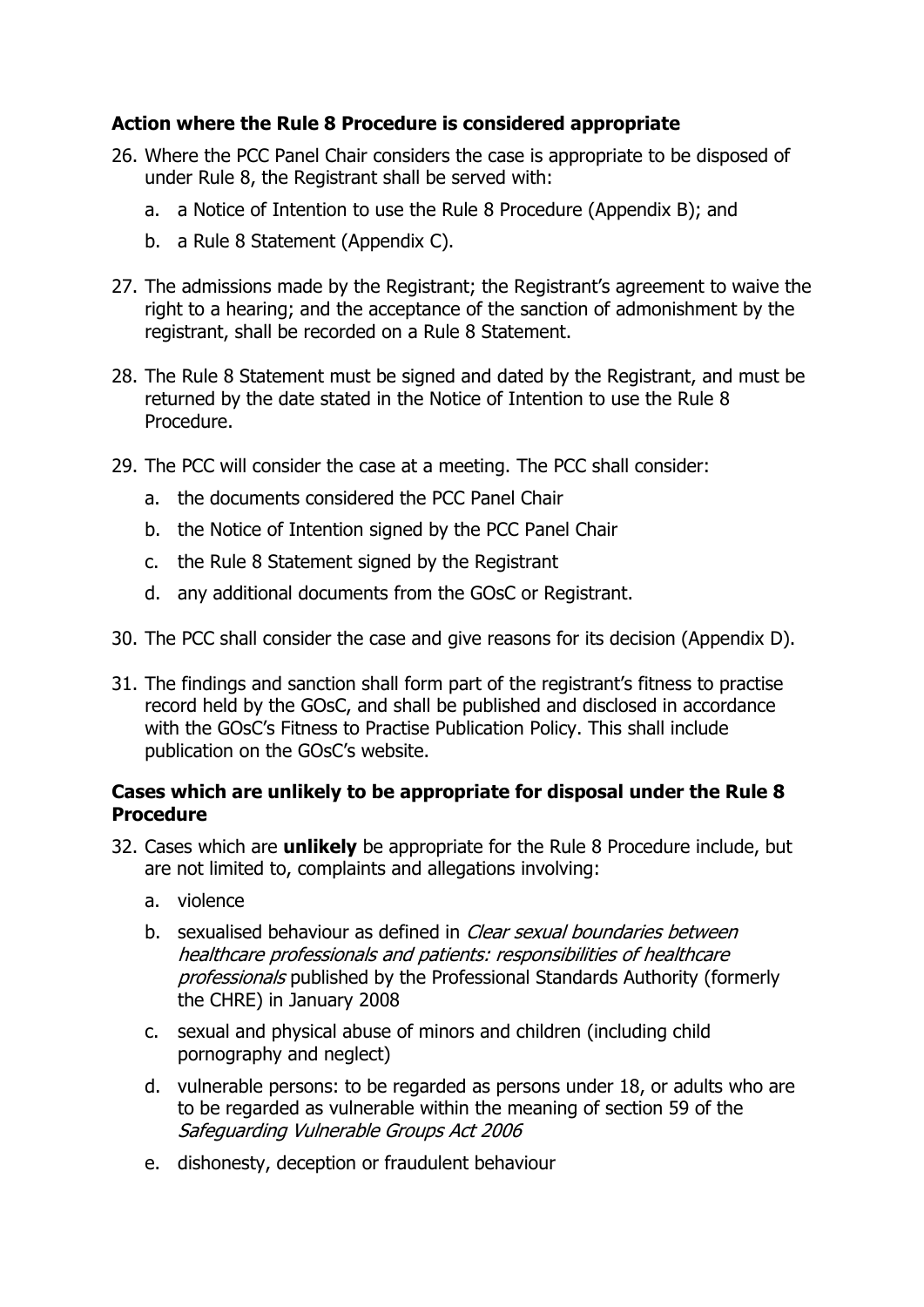- f. criminal convictions resulting in the imposition of a sentence of imprisonment (or suspended imprisonment)
- g. significant failings in the examination and/or treatment of one or more patients.

# **Cases which may not be appropriate for disposal under the Rule 8 Procedure**

- 33. Cases which **may not** be appropriate for the Rule 8 Procedure include, but are not limited to, complaints and allegations involving actions or omissions which:
	- demonstrate a failure to protect patients, colleagues or the wider public from the risk of harm
	- undermine public confidence in the osteopathic profession
	- demonstrate a significant failure to uphold the standards and competence among osteopathic professionals.
- 34. In deciding whether the case is appropriate for disposal under the Rule 8 Procedure, the PCC will consider the Registrant's previous fitness to practise history and the GOsC's Indicative Sanctions Guidance and in particular consider the following, non-exhaustive list:
	- a. there is evidence to suggest that the Registrant poses any danger to patients or the public
	- b. the Registrant has shown insight into their failings
	- c. the behaviour was an isolated incident
	- d. there has been any repetition of the behaviour complained about
	- e. the Registrant acted under duress
	- f. the Registrant has genuinely expressed remorse
	- g. there is evidence that the Registrant has taken rehabilitative/corrective steps; or
	- h. the Registrant has previous good history.

### **Items a) and d) are factors that indicate that the Rule 8 Procedure may not be appropriate.**

- 35. In any particular case, the PCC will exercise its discretion as to whether the complaint or allegation should be disposed of using the Rule 8 Procedure.
- 36. The Rule 8 Procedure Flowchart can be found at Appendix E.

For further information about the PCC's procedures and guidance, please see the GOsC's website: [www.osteopathy.org.uk](http://www.osteopathy.org.uk/)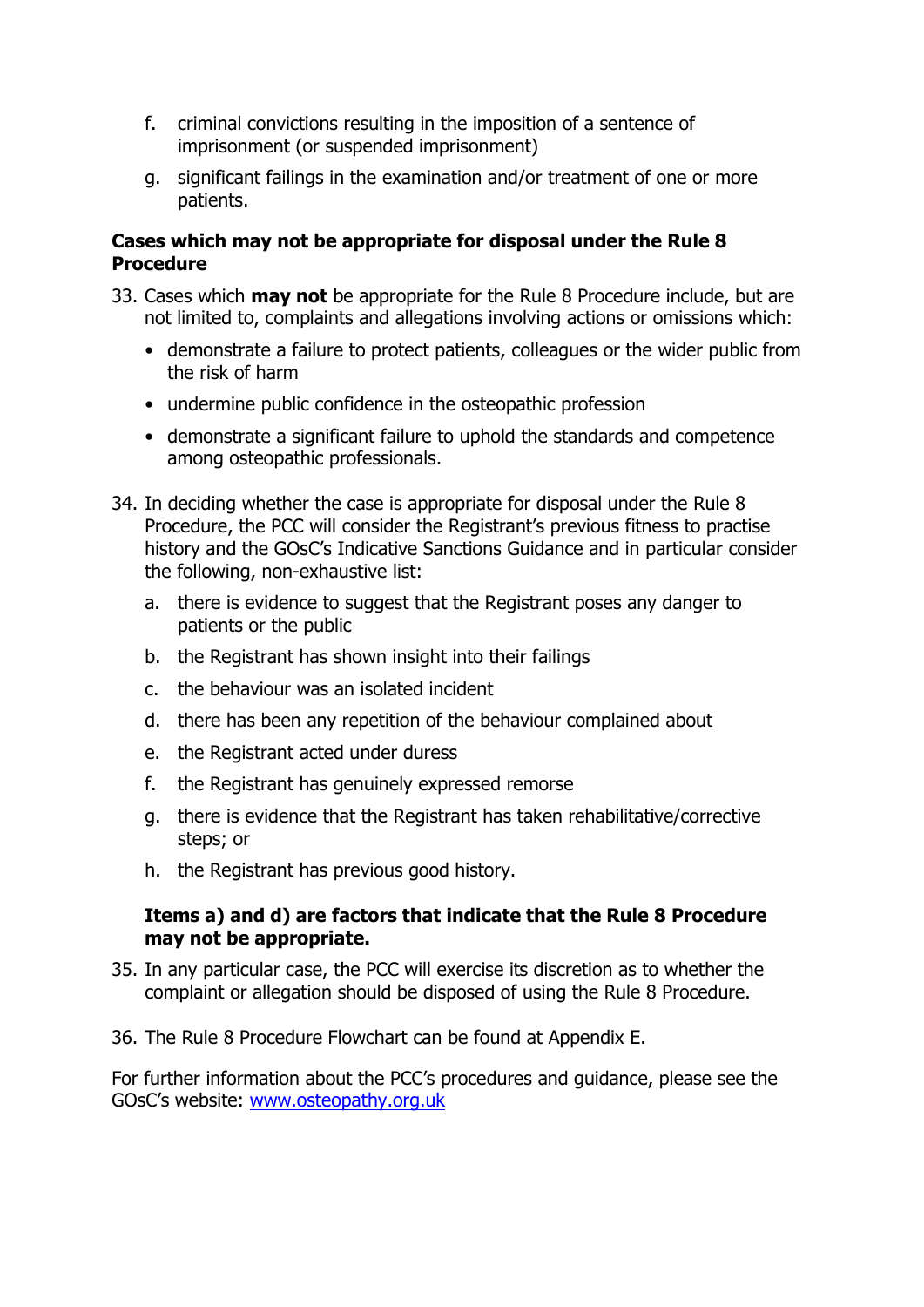#### **Guidance for Registrants (to be included in the letter sent to the Registrant following an Investigating Committee referral to the Professional Conduct Committee).**

You may wish to consider whether you believe that your case is appropriate to be considered under Rule 8 of the General Osteopathic Council (Professional Conduct Committee) (Procedure) Rules 2000 ('the PCC Rules'). We have enclosed a copy of those Rules and the Professional Conduct Committee Practice Note; Consensual Disposal: Rule 8.

A case will be considered by a PCC Chair under Rule 8 if:

- the case does not fall within the criteria listed in the Practice Note
- you admit the allegations and facts
- you accept that the those facts amount to [unacceptable professional conduct/professional incompetence/you have been convicted of a criminal offence in the UK which has a material relevance to your fitness to practise osteopathy – **Delete as appropriate**]
- you accept that the PCC will impose an admonishment
- you accept that you are entitled to have a hearing before the PCC but that you do not want to have a hearing.

If you consider Rule 8 to be appropriate in your case, please inform your case worker. The case worker will then contact you to see if you have any documents you wish to be considered by a PCC Chair. This may include character references or testimonials. The case worker will send you a bundle of documents which will be considered by a PCC Chair. Once you have agreed this bundle, the case will be considered by a PCC Chair.

The PCC Chair will decide whether it is appropriate for your case to be considered under Rule 8. You will be informed of the Chair's decision within 7 working days. If the Chair decides that the case is not appropriate for Rule 8, the case will be listed for a hearing before the PCC. If the Chair decides that your case is appropriate to be considered under Rule 8, the Chair will sign a Notice of Intention to use Rule 8 which will be sent to you with a Rule 8 Statement for you to sign.

Once you have signed and returned the Rule 8 statement, your case will be considered by the PCC at a meeting. You will not be able to attend this meeting. If the PCC decide that the case cannot be dealt with under Rule 8, the case will be listed for a hearing before the PCC. If the PCC decide that the case can be dealt with under Rule 8, they will provide their decision and reasons in writing and you will be issued with an admonishment.

This admonishment will form part of your fitness to practise history. The decision of the PCC will appear on the GOsC website in accordance with the GOsC's Publication Policy, a copy of which is enclosed.

We recommend that you seek advice from your legal representative, professional association, professional indemnity and liability insurers or defence organisation before making a decision.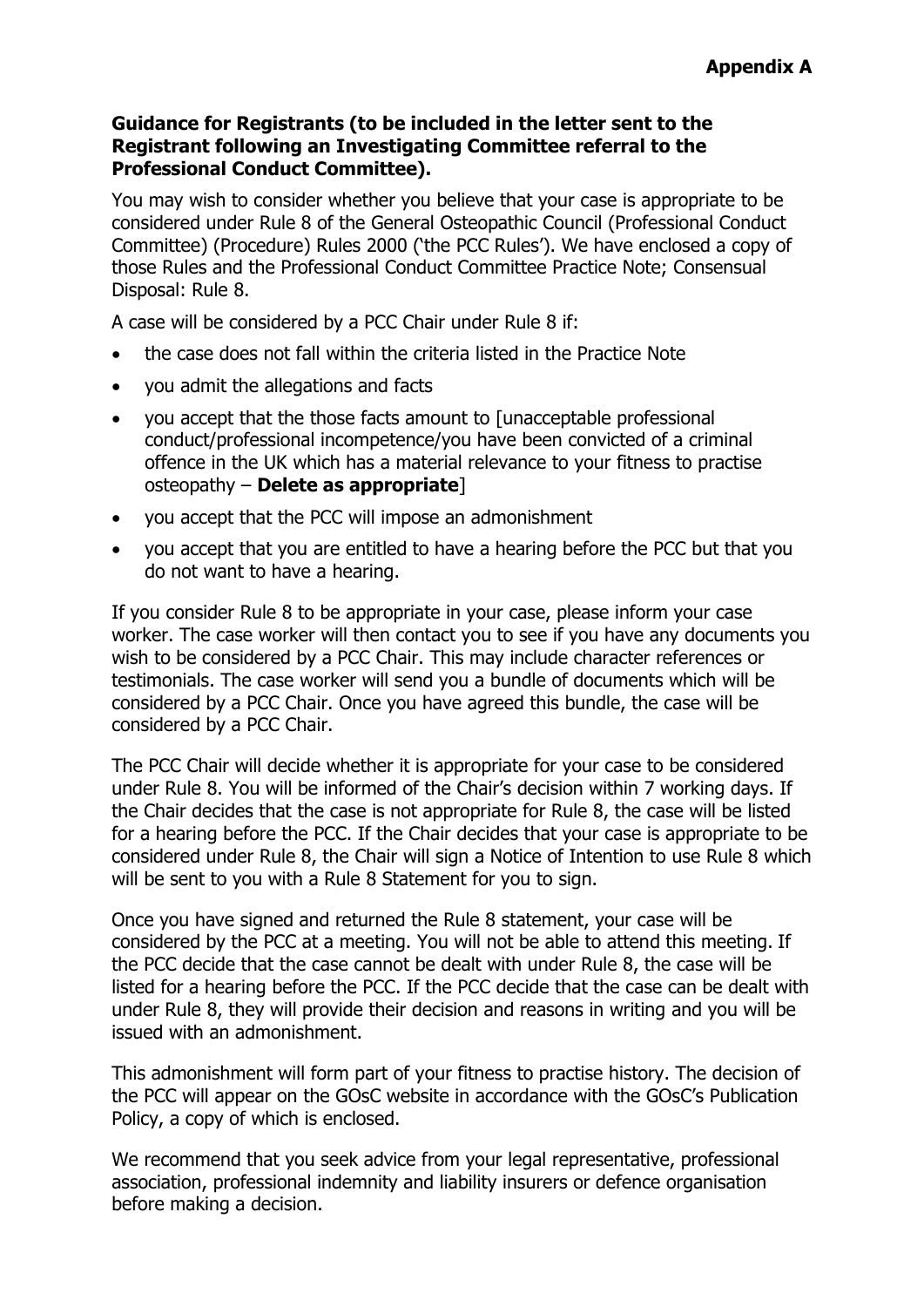#### **Notice of Intention to use the Rule 8 Procedure**

**To** [insert name of registrant]

Having considered the evidence available (including any material submitted by you), the PCC chair considers the complaint/allegations against you is appropriate to be disposed of under the procedure set out in Rule 8 of the General Osteopathic Council (Professional Conduct Committee) (Procedure) Rules 2000 ('the PCC Rules'), a copy of which is attached.

I therefore invite you to indicate on the enclosed Rule 8 Statement, whether you accept the facts set out in the complaint/allegation made against you; and if so, whether you accept that those facts amount to [unacceptable professional conduct/professional incompetence/you have been convicted of a criminal offence in the UK which has a material relevance to your fitness to practise osteopathy – **Delete as appropriate**].

If you indicate your acceptance by signing and returning the Rule 8 Statement, the PCC will then proceed to consider whether to dispose of the matter without a hearing, and by issuing an admonishment to you.

However, if you do not indicate your acceptance, you have the right to a hearing before the PCC to argue your case and to be legally represented at such a hearing.

**Any admissions that you make on the Rule 8 Statement will form part of the evidence against you. Therefore, before deciding whether or not to indicate your acceptance, you are strongly advised to read the GOsC PCC Practice Note; Consensual Disposal : Rule 8, and to seek advice from your legal representative, professional association, professional indemnity and liability insurers or defence organisation.** 

In the event that you do wish this matter to be dealt with under the Rule 8 Procedure, and only if you do wish to indicate your acceptance, please sign and return the enclosed Rule 8 Statement to the Regulation Department of the GOsC by [**Insert date**]

................................ ............................

Signed **Dated** 

Chair of the PCC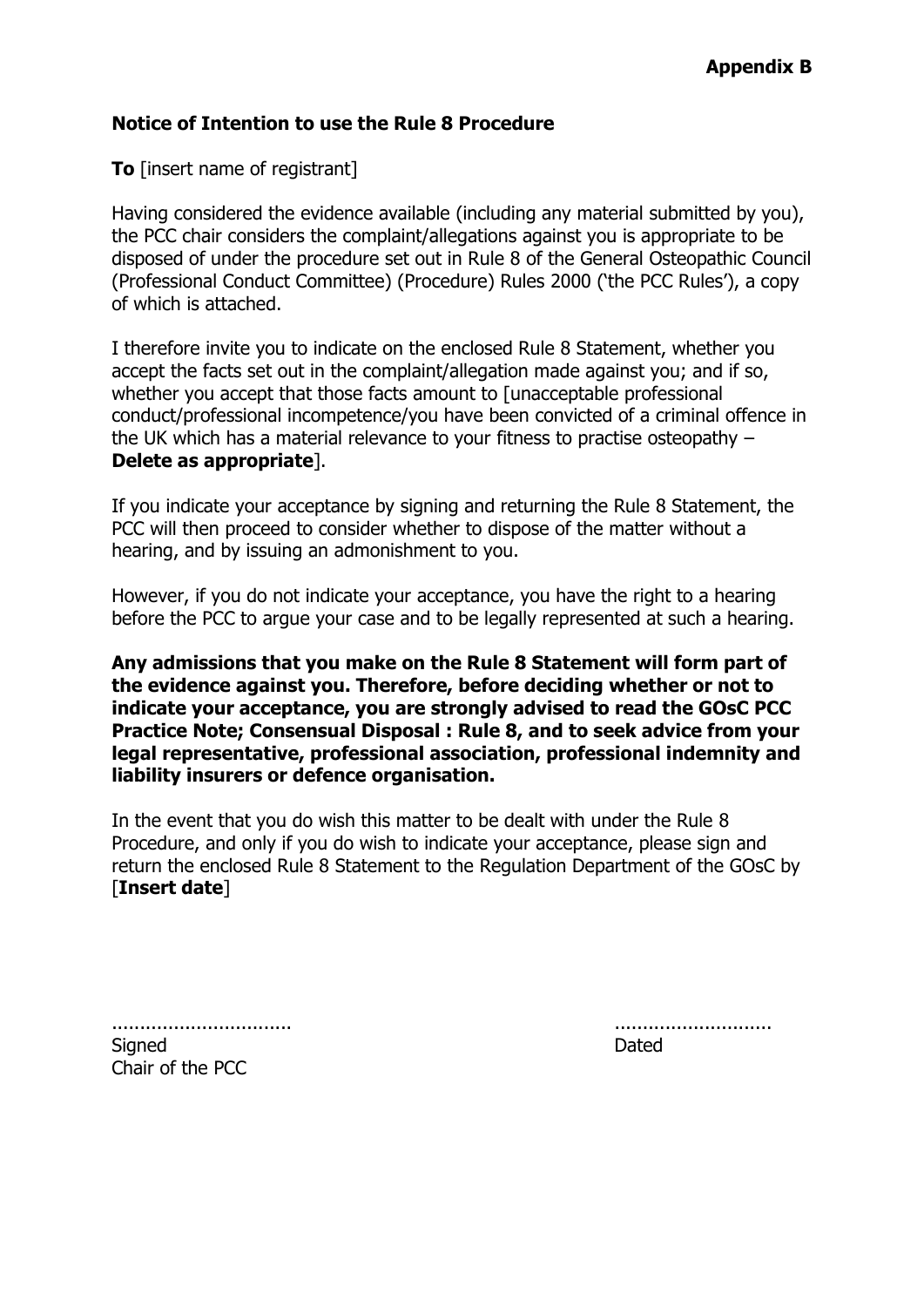#### **Rule 8 Statement**

- 1. I, [INSERT NAME AND REGISTRATION NUMBER OF REGISTRANT], am registered with the General Osteopathic Council (GOsC).
- 2. On [INSERT DATE], an allegation against me was referred by the Investigating Committee (IC) to the Professional Conduct Committee (PCC) of the GOsC.
- 3. I now make this Statement for the purpose of the proceedings before the PCC, in accordance with Rule 8 of the General Osteopathic Council (Professional Conduct Committee) (Procedure) Rules 2000.

#### **ALLEGATIONS AND FACTS**

- 4. [INSERT ALLEGATIONS AND FACTS]
- 5. I confirm that, having had the opportunity to seek advice about this matter, I accept the allegations and facts stated above, constitute an allegation for the purposes of section 20 of the *Osteopaths Act 1993*.
- 6. I fully admit that the allegations and facts stated above are correct.
- 7. I fully admit that by reason of the facts and allegations stated above [I am guilty of unacceptable professional conduct/professional incompetence/I have been convicted in the UK of a criminal offence which is materially relevant to the practise of osteopathy]

#### **AGREEMENT TO PROCEED WITHOUT HEARING**

8. I am aware that I have the right to a hearing before the PCC. However, in light of the above admissions, I confirm that I do not wish the matter to proceed to a hearing before the PCC.

#### **ACCEPTANCE OF SANCTION**

- 9. I confirm that, having had the opportunity to seek advice about this matter, I accept the sanction of admonishment which may be imposed by the PCC on the basis of the admissions made by me in this statement.
- 10. I understand that this sanction will now form part of the fitness to practise record about me which is held by the GOsC.

#### **PUBLICATION AND DISCLOSURE**

- 11. I understand that this document, the written determination issued by the PCC and the sanction imposed on me:
	- a. will be published by the GOsC in accordance with its Fitness to Practise Publication Policy (including by publication on the GOsC's website); and
	- b. may be disclosed to third parties, together with other information about my fitness to practise history, should the GOsC consider it to be in the public interest to do so.

| <b>SIGNATURE</b>            | <b>DATE</b> |
|-----------------------------|-------------|
| [INSERT NAME OF REGISTRANT] |             |

------------------------------ -------------------------------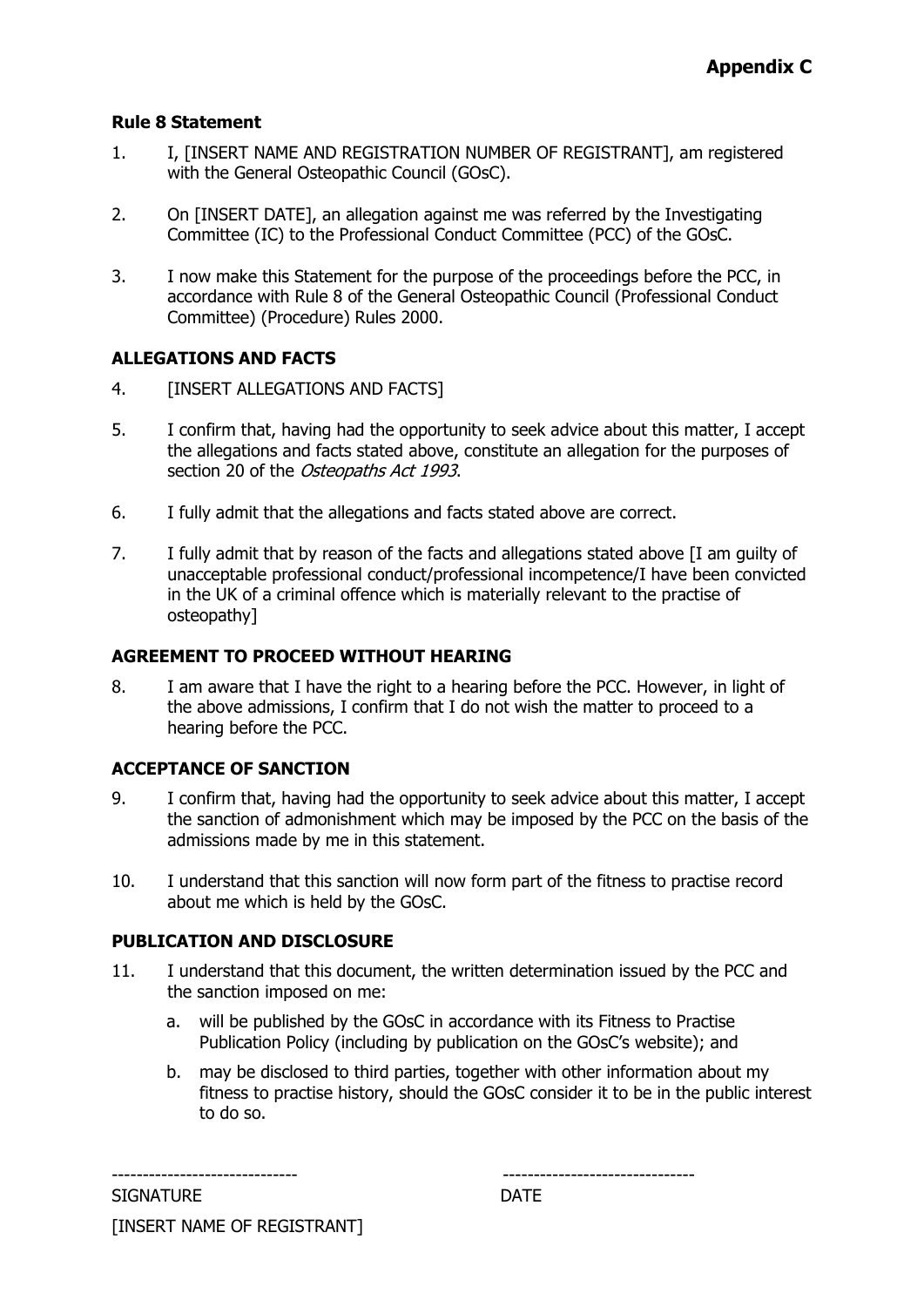PCC Decision Page 1 of [ ] Case: [INSERT No.]

### **GENERAL OSTEOPATHIC COUNCIL**

### **DECISION OF THE PROFESSIONAL CONDUCT COMMITTEE**

In the case of:

### **[INSERT NAME OF REGISTRANT] Registration Number: [INSERT REGISTRATION NO.]**

[INSERT DATE]

The Panel: [INSERT NAME OF CHAIR AND PANEL MEMBERS]

This case has been considered by the Professional Conduct Committee without a hearing, under the procedure set out in Rule 8 of the General Osteopathic Council (Professional Conduct Committee) (Procedure) Rules 2000.

ALLEGATION:

[INSERT ALLEGATIONS AND FACTS]

DECISION:

The registrant has admitted both the allegation and the facts in support of the allegation. Accordingly, the allegation is found proved. The registrant accepts that s/he **[is guilty of unacceptable professional conduct/professional incompetence/has received a conviction in the UK for a criminal offence which has a material relevance to his/her fitness to practise osteopathy.]**

SANCTION:

Having regard to the Professional Conduct Committee's published Indicative Sanctions Guidance; the registrant's admissions set out in the Rule 8 Statement [and any other material submitted by the registrant], the Committee is satisfied that a sanction of admonishment is appropriate in this case.

The Committee's reasons for imposing an admonishment are as follows [1.1].

Section 22(13) of the Osteopaths Act 1993 requires this Committee to publish a report that sets out the names of those osteopaths who have had allegations found against them. The Registrant's name will be included in this report together with details of the allegations we have found proved and the sanction that that we have applied today.